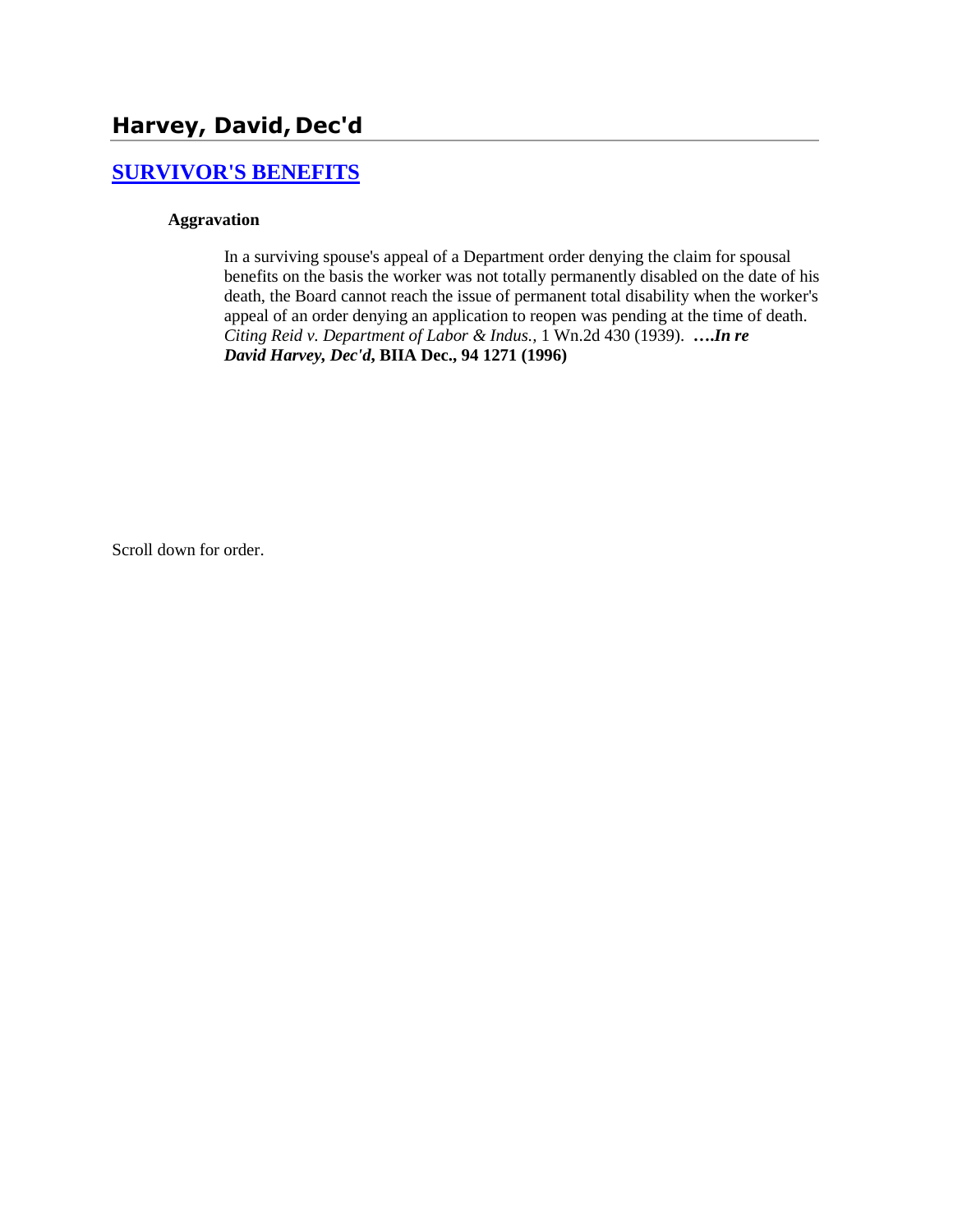## **BEFORE THE BOARD OF INDUSTRIAL INSURANCE APPEALS STATE OF WASHINGTON**

**)**

**IN RE: DAVID HARVEY, DEC'D ) DOCKET NO. 94 1271**

**CLAIM NO. J-486136 ) DECISION AND ORDER** 

APPEARANCES:

Petitioner/Beneficiary, Joanne Harvey, by Law Office of Robert M. Keefe, per Robert M. Keefe

Employer, Alaska Terminals Company, None

> Department of Labor and Industries, by The Office of the Attorney General, per Mary V. Wilson and Amanda J. Goss, Assistants

The widow/beneficiary, Joanne Harvey, filed an appeal with the Board of Industrial Insurance Appeals on July 18, 1994, from an order of the Department of Labor and Industries dated July 12, 1994. The order denied the widow/beneficiary's claim for benefits for the reasons that the cause of death was not related to the injury or disease covered under the claim and the worker was not permanently and totally disabled because of conditions under the claim. **REVERSED AND REMANDED.**

## **DECISION**

Pursuant to RCW 51.52.104 and RCW 51.52.106, this matter is before the Board for review and decision on a timely Petition for Review filed by the widow//beneficiary to a Proposed Decision and Order issued on October 18, 1995, in which the order of the Department dated July 12, 1994, was affirmed.

 The Board has reviewed the evidentiary rulings in the record of proceedings and finds that no prejudicial error was committed and the rulings are affirmed. For clarification of a stipulation entered into by the parties on August 2, 1995, the Board assumes the parties intended that the transcript of Mr. Harvey's testimony taken in Docket No. 93 2372 shall become part of the record in

4/9/96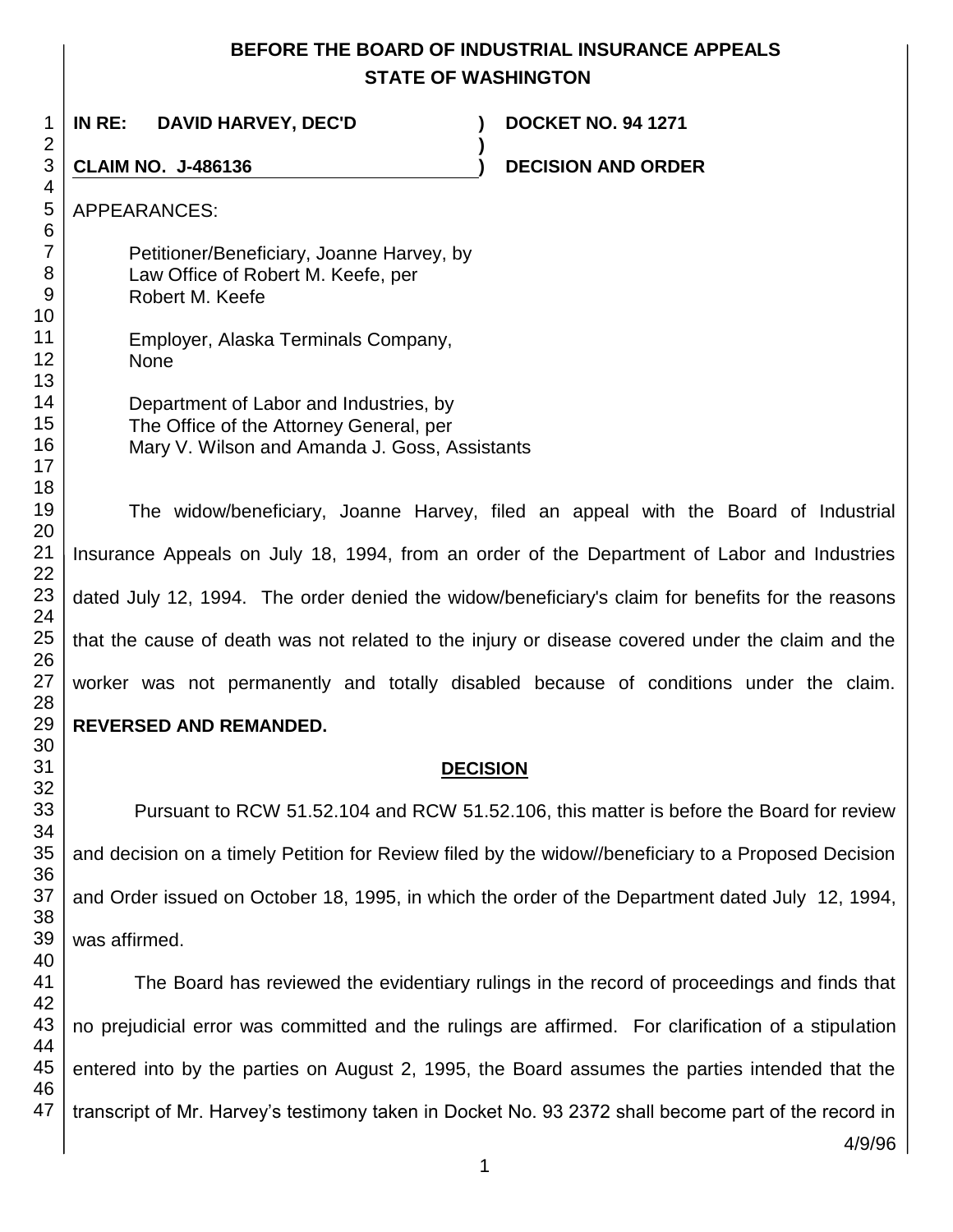this proceeding, with the understanding that questions concerning Mr. Harvey's ability to work were not posed because it was not an issue in that prior appeal.

After review of all of the jurisdictional facts in this matter, we must conclude that the Department prematurely denied Mrs. Harvey's claim for spousal benefits. At the time the Department entered the order denying her spousal claim, Mr. Harvey had an appeal pending in superior court from a Department order dated May 19, 1993, denying his application to reopen his claim for aggravation of condition. On October 23, 1995, Superior Court for King County upheld the Department order.

Mrs. Harvey based her claim for survivor's benefits on the premise that Mr. Harvey was totally and permanently disabled as a result of the industrial injury at the time of his death. She did not claim that Mr. Harvey died as a result of the industrial injury; nor was any evidence presented to that effect. We have previously held that in a claim for survivor's benefits premised on the worker being permanently and totally disabled at the date of death, if the worker's claim was closed at the time of death, the widow must first establish a permanent worsening of the worker's condition between the date his claim was last closed and the date of his death. Essentially the widow is held to the same burden as the worker with respect to the need to prove aggravation of condition. *In re Lowery Pugh, Dec'd,* BIIA Dec.*,* 86 2693 (1989). *Pugh* relies on a long series of cases that hold the surviving spouse must comply with the same requirements as the claimant. *See*, *McFarland v. Department of Labor & Indus.,* 188 Wash. 357 (1936) and *Noland v. Department of Labor & Indus.,* 43 Wn.2d 588 (1953) and *Cyr v. Department of Labor & Indus.,* 47 Wn.2d 92, 96 (1955).

Thus, in Mrs. Harvey's claim for survivor benefits, she must not only show that at the time of his death her husband was permanently totally disabled as a result of the industrial injury, she must first establish that Mr. Harvey's condition related to the industrial injury had objectively worsened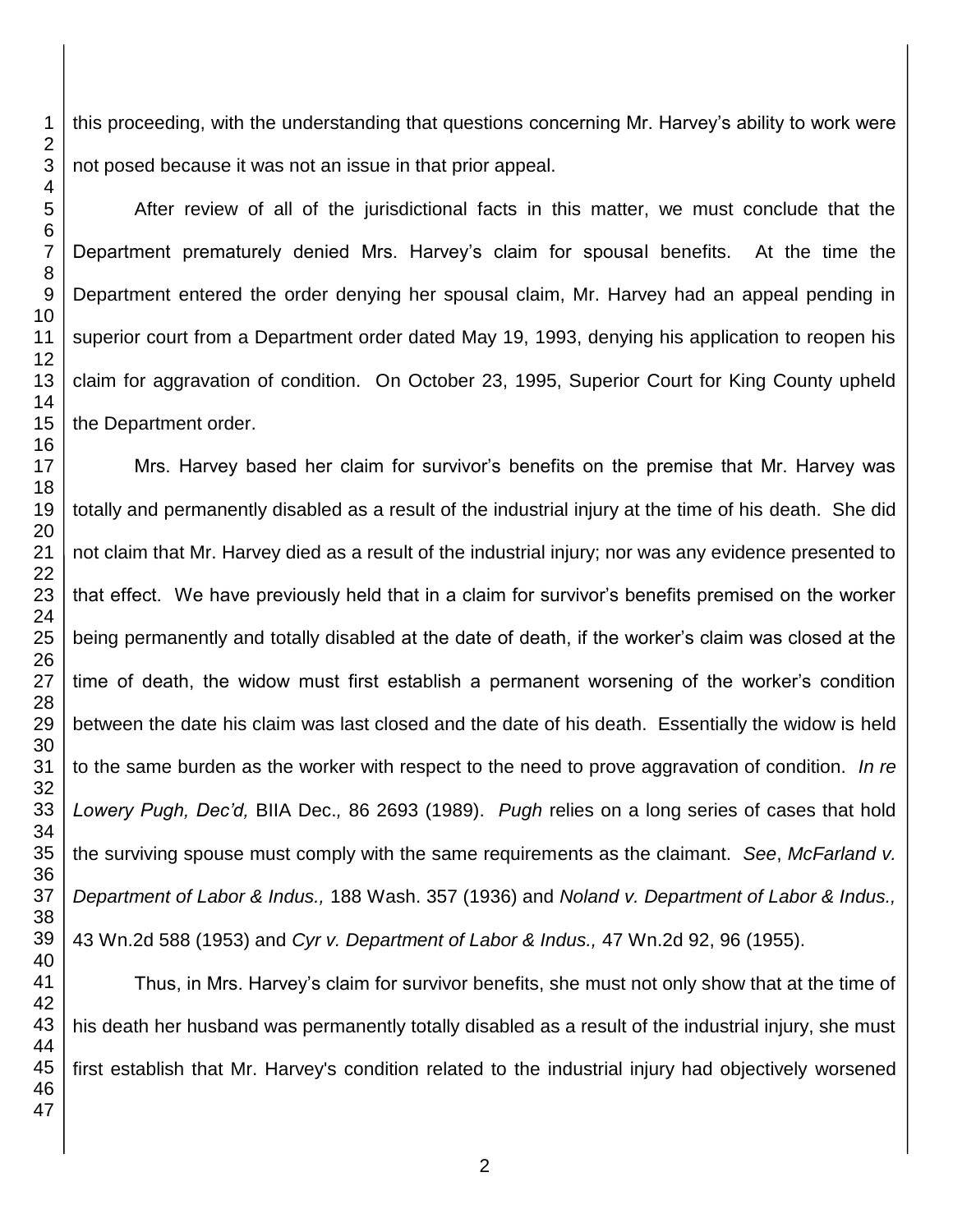since the Department finally closed his claim or denied his reopening application. *Dinnis v. Department of Labor & Indus.,* 67 Wn.2d 654, 657 (1965).

Because Mr. Harvey appealed from the earlier Department determination that his condition related to his industrial injury had not objectively worsened between February 22, 1989 and May 19, 1993, and that issue had yet to be finally decided, there was no final determination of whether Mr. Harvey's condition related to the industrial injury had worsened and had resulted in permanent partial disability. At the time the Department decided whether Mrs. Harvey was entitled to survivor benefits, the Department merely determined whether Mr. Harvey died as a result of his industrial injury and whether at the time of his death he was totally permanently disabled as a result of the industrial injury. We must remand the matter to the Department in order for a determination to be made if there was any permanent aggravation of the condition related to the industrial injury between May 19, 1993, and the date of Mr. Harvey's death.

In *Reid v. Department of Labor & Indus.*, 1 Wn.2d 430, 437 (1939), the Washington Supreme Court stated that:

> It is a condition prerequisite to the reopening of a claim for . . . aggravation of disability that there be a determination as to the disability and the rate of compensation to be awarded therefor, and the further condition that there be a change in the claimant's condition since that determination. That is to say, until there has been a final determination as to the amount of the award to which a claimant is entitled, there cannot be entertained a claim for aggravation; as the standard by which to determine the award for aggravation, . . . is the difference between [the] original award and the amount to which he would be entitled because of his condition subsequent thereto.

The *Reid* court recognized that the Department's authority to act upon the aggravation application is suspended or tolled until such time as there is a final determination of what the claimant's condition was on the earlier date. The Department is unable to adjudicate aggravation issues so long as the most recent claim closure is pending in a higher court. The Department incorrectly acted upon Mrs. Harvey's application for survivor's benefits since her husband's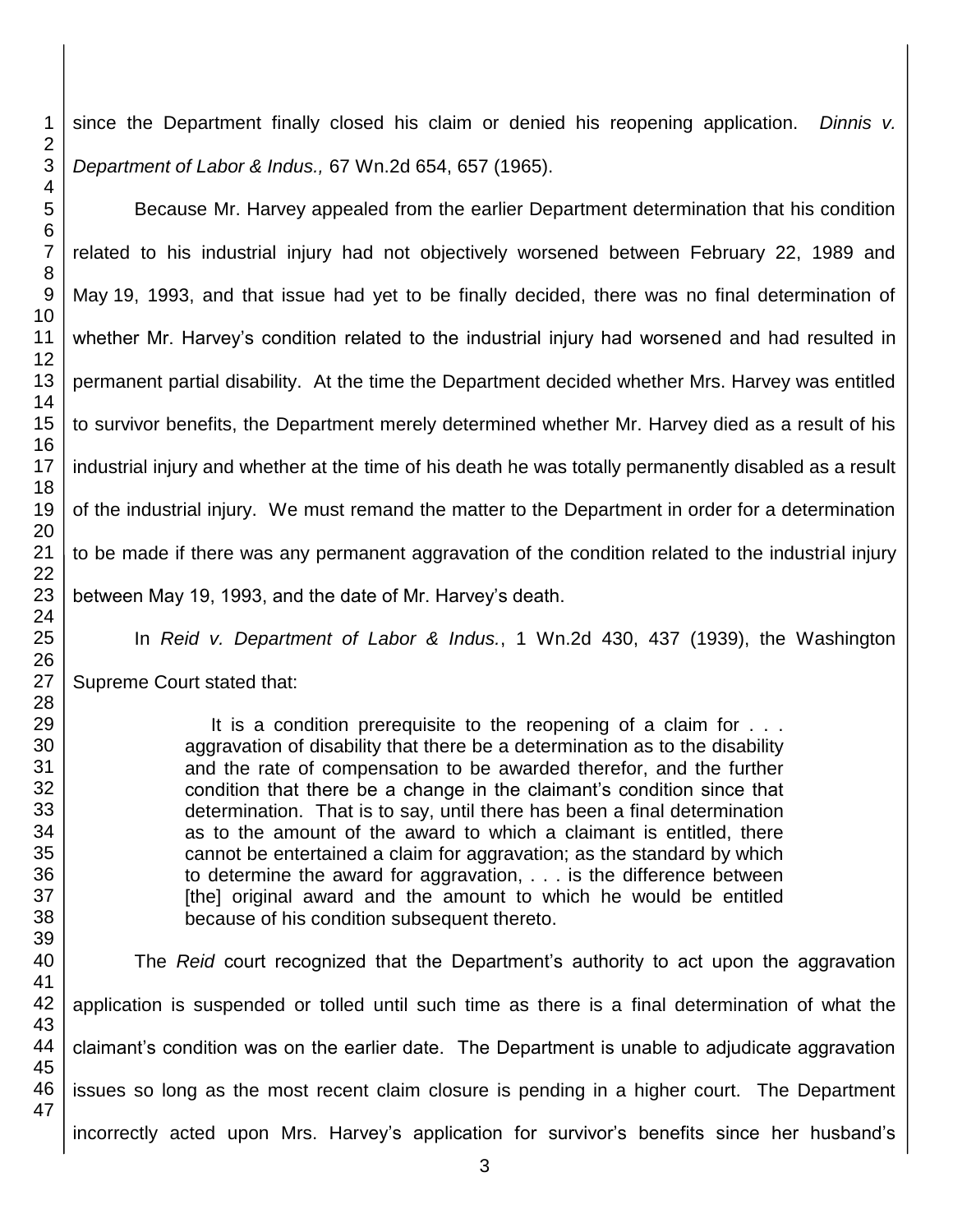aggravation application was still pending in a higher court, and the Department had no way of determining whether Mr. Harvey's condition related to his industrial injury had objectively worsened at the time of his death. No comparison of findings could be made since there was no final determination as to what Mr. Harvey's findings were in May 1993. Now that the Department has a final determination as to what Mr. Harvey's condition was in May 1993, related to the industrial injury, that is, he had findings best described by Category 1 lumbosacral impairment, the Department is able to make a determination whether his condition related to the injury was objectively worse at the time of his death, such that he was permanently totally disabled.

### **FINDINGS OF FACT**

1. On October 8, 1984, the Department of Labor and Industries received an application for benefits from David Harvey, alleging an industrial injury on October 3, 1984, while employed by Alaskan Terminal. The claim was allowed and benefits paid. The claim was closed in 1986, without permanent partial disability award. In 1988, Mr. Harvey filed to have his claim reopened for aggravation of condition. On February 28, 1989, the Department issued a final order denying the aggravation application. This order was appealed and subsequently affirmed by the Board.

In May, 1993, Mr. Harvey filed an application to reopen his claim for aggravation of condition. On May 19, 1993, the Department issued an order denying the aggravation application and keeping the claim closed. Mr. Harvey appealed to the Board of Industrial Insurance Appeals from the order of May 19, 1993, and the Board subsequently held hearings and issued a final order on June 17, 1994, affirming the Department order denying the aggravation application. That order was subsequently appealed to the King County Superior Court and was upheld in King County Superior Court on October 23, 1995.

In June 1994, Joanne Harvey filed a claim with the Department for survivor's benefits. On July 12, 1994, the Department issued an order denying the widow/beneficiary's claim for benefits for the reasons that the cause of death was not related to the injury or disease covered under the claim and the worker was not totally and permanently disabled because of conditions under the claim. On August 4, 1994, the Board of Industrial Insurance Appeals received a Notice of Appeal filed on behalf of the widow/beneficiary.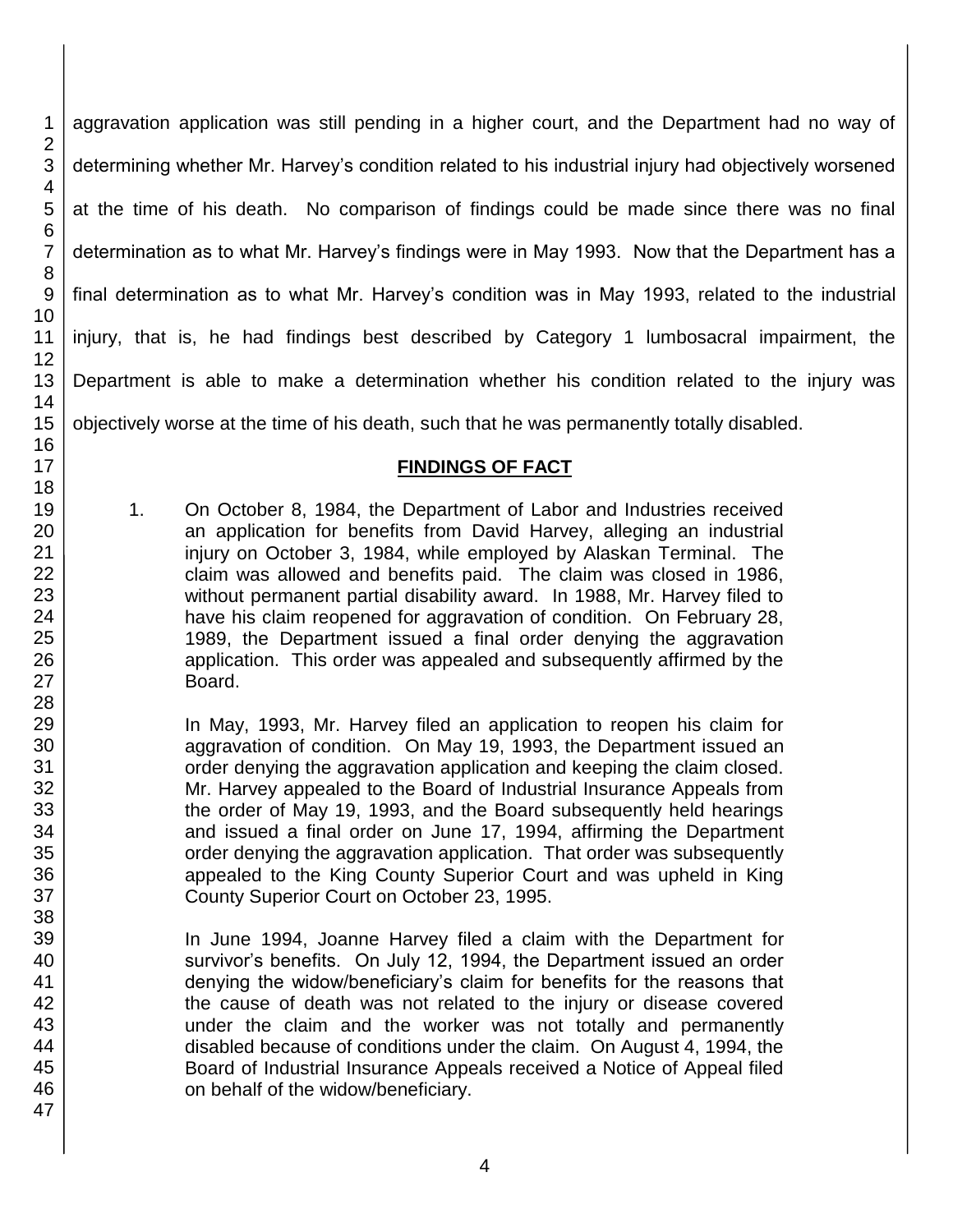- 2. On January 10, 1994, David Harvey died of congestive heart failure related to dilated cardiomyopathy, that was not proximately caused by the October 3, 1984 industrial injury.
- 3. At the time the Department determined Mrs. Harvey's right to survivor's benefits, there was an appeal pending in superior court on the issue of whether Mr. Harvey's condition related to the industrial injury objectively worsened between February 28, 1989 and May 19, 1993. Because there was no final determination as to what findings existed as of May 19, 1993, the Department was unable to determine if Mr. Harvey's condition related to the industrial injury became objectively worse between May 19, 1993, and his death, such that he was permanently totally disabled as a result of the industrial injury at the time of his death.

#### **CONCLUSIONS OF LAW**

- 1. The Board of Industrial Insurance Appeals has jurisdiction of the parties and subject matter of this appeal.
- 2. The Department incorrectly determined that Mr. Harvey was not permanently totally disabled as a result of the industrial injury at the time of his death, since the Department had to first determine whether his condition related to the industrial injury had become objectively worse since the date of last claim closure. The matter is remanded to the Department to make a determination as to whether Mr. Harvey's condition related to the industrial injury became objectively worse